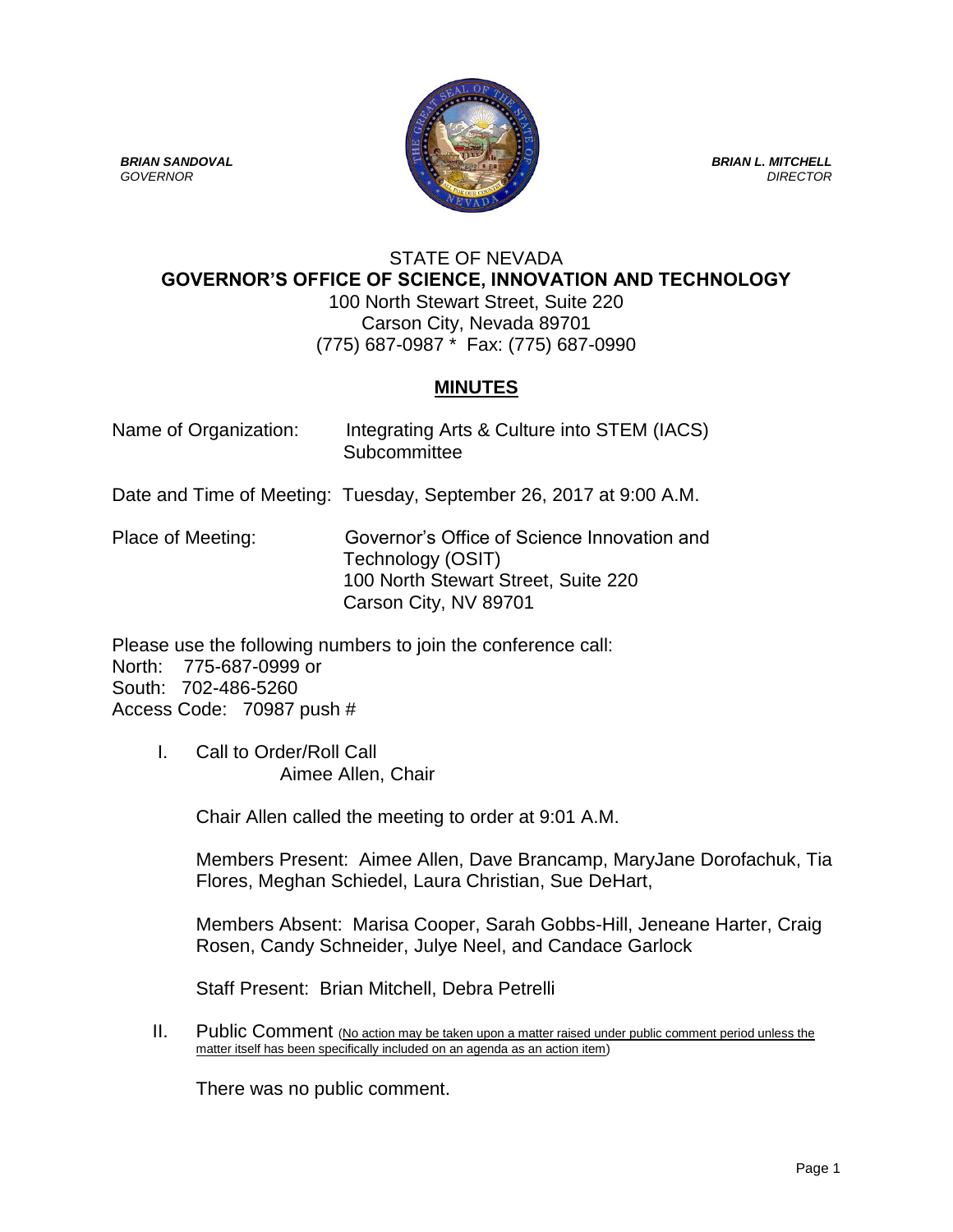III. Opening Remarks and Announcements. Aimee Allen, Chair

> Chair Allen informed the subcommittee that several members not present today are attending a science event at the Desert Research Institute (DRI) in Reno.

IV. Approval of the Minutes from the July 12, 2017 meeting. (For possible action) Aimee Allen, Chair

Chair Allen made a motion to approve the minutes of July 12, 2017. Ms. Dorofachuk seconded the motion. The motion passed unanimously.

V. New Business: (For information only) Aimee Allen, Chair

> Chair Allen requested that all members read and review the following two pieces of legislation recently introduced, SB241 and SB200.

> A. Passage of SB241 and SB200 and their Impact on STEAM & the Arts.

Chair Allen commented on the Computer Science subcommittee and their involvement with this legislation. She pointed out these bills will give us a pipeline to K-12 teachers and administrators to be on the lookout internally in promoting these requirements so students can earn these credits and receive a STEM or STEAM certificate that acknowledges specific classes and credits have been taken. The subcommittee discussed public relations (PR) and what had taken place so far with information to schools on this legislation. Chair Allen said she had spoken with the Computer Science Subcommittee Chair, Mark Newburn on what the IACS subcommittee could do to assist to further these initiatives and the STEM or STEAM certificate program. Perhaps an IACS working group could get together. It was suggested IACS members could acknowledge the first cohort of students receiving the STEM or STEAM certificates by attending their graduation ceremony and acknowledging their success to include some type of press release. Ms. Flores discussed that following the passage of Education Savings Account (ESA) and Nevada Ready21, as well as SB241, there had been many conversations on social media how they relate to STEM. She suggested that STEAM should be included in these conversations, especially with SB241. She said if we are going to be the voice and talk about policy and passage of new legislation that focuses on STEM, we need to make them aware they need to include STEAM. It is important on our part to communicate this to those groups.

Mr. Mitchell clarified this program was modeled on the State Seal of Biliteracy Program, AB166, which passed in 2015. That bill was established to recognize students who could demonstrate they had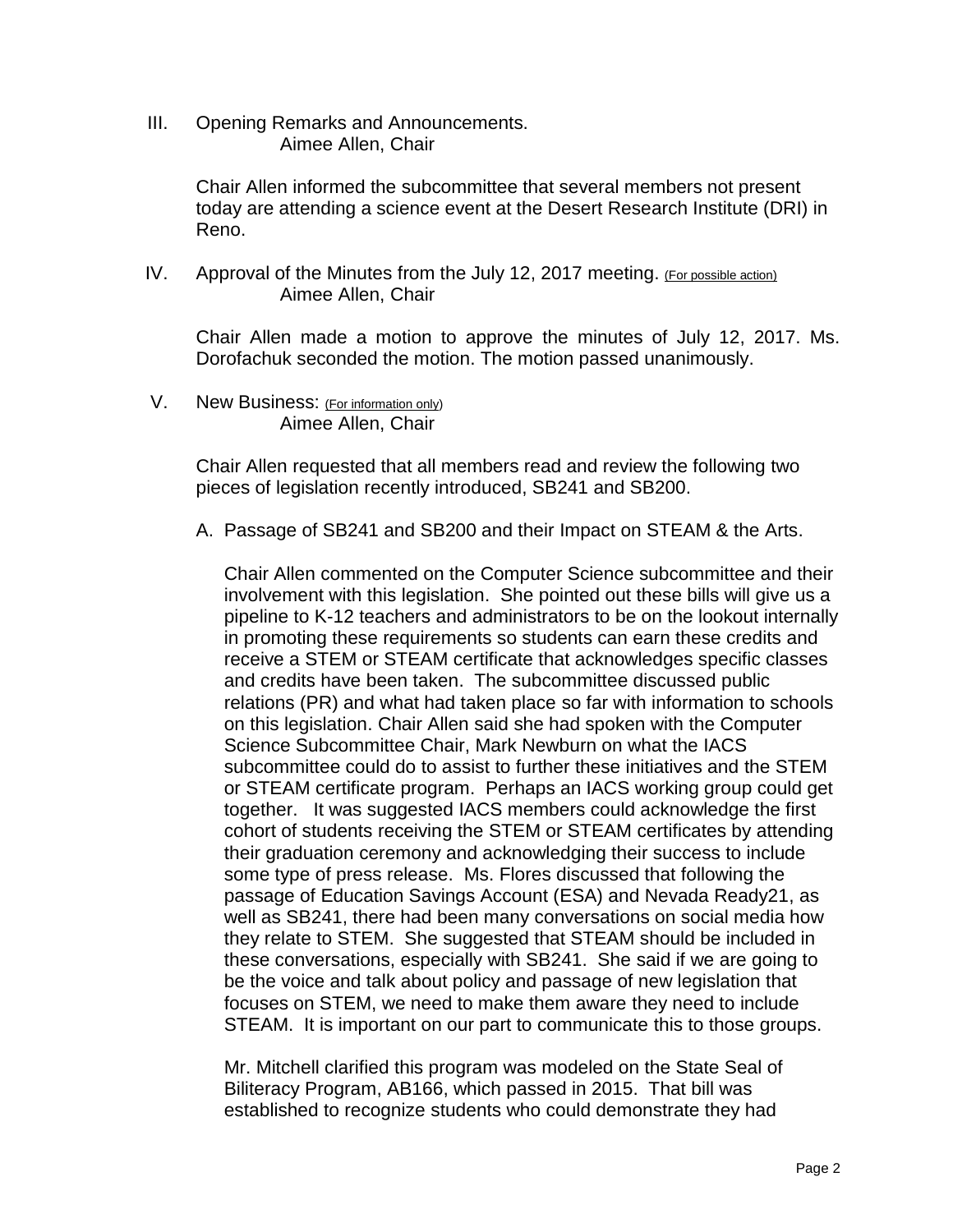attained a high level of proficiency in one or more languages in addition to English, and thereby would receive an extra seal on their high school diploma. It had nothing to do with high school graduation requirements. With the STEM and STEAM seals legislation, college's high school graduation requirements were researched, as well as student's knowledge of skills and abilities to take a STEM major. Also examined, were current graduation requirements for both advanced and regular diplomas required by the State. The STEM and STEAM seals were built on top of those requirements. He also addressed publicity and getting the word out to students. The STEM Advisory Council has discussed putting together information and working with the Department of Education, who has jurisdiction, in order to get the word out to school counselors. The seal is not designed to burden school counselors. Students have to be intentional in getting this seal, starting with their freshman year. He said another way to get the word out is talking to our state institutions and familiarizing them with what these seals mean. A pamphlet or flyer, easy to read and understand, with information specifically for STEM and STEAM was suggested. Mr. Mitchell responded this is an excellent idea, something that lays out graphically and clearly what the requirements are so school counselors can understand it better. He proposed that the subcommittee put together a working group that can discuss what that flyer/pamphlet would look like. He said he would be happy to make an introduction to the appropriate person at the Department of Education who oversees school counselors statewide. The group agreed to this suggestion.

There was further discussion on what colleges and other institutions of higher learning are looking for when a student has received a STEM or STEAM seal. There was discussion to possibly target middle school counselors to become involved. She pointed out that since Ms. Dehart and Ms. Neel are the professionals in the field, perhaps this conversation could be rolled into the creation of a flyer/pamphlet conversation by discussing how we might set up the pipeline to help facilitate middle school counselors on information awareness. It was agreed that getting middle school counsels involved would be advantageous. Chair Allen said she would follow up with Ms. Dehart and Ms. Neel. Ms. Flores agreed to assist and commented on the growing population of charter schools and the need to inform them as well.

VI. New Business:

Aimee Allen, Chair

- A. IACS Position Paper: STEAM Education for Nevada: A 21 Century Framework for Integrated, Project-Based Learning (*working title*) (For possible action)
	- 1. Stated Mission/Purpose/Goals of the Position Paper:
		- a. Subcommittee Assignments: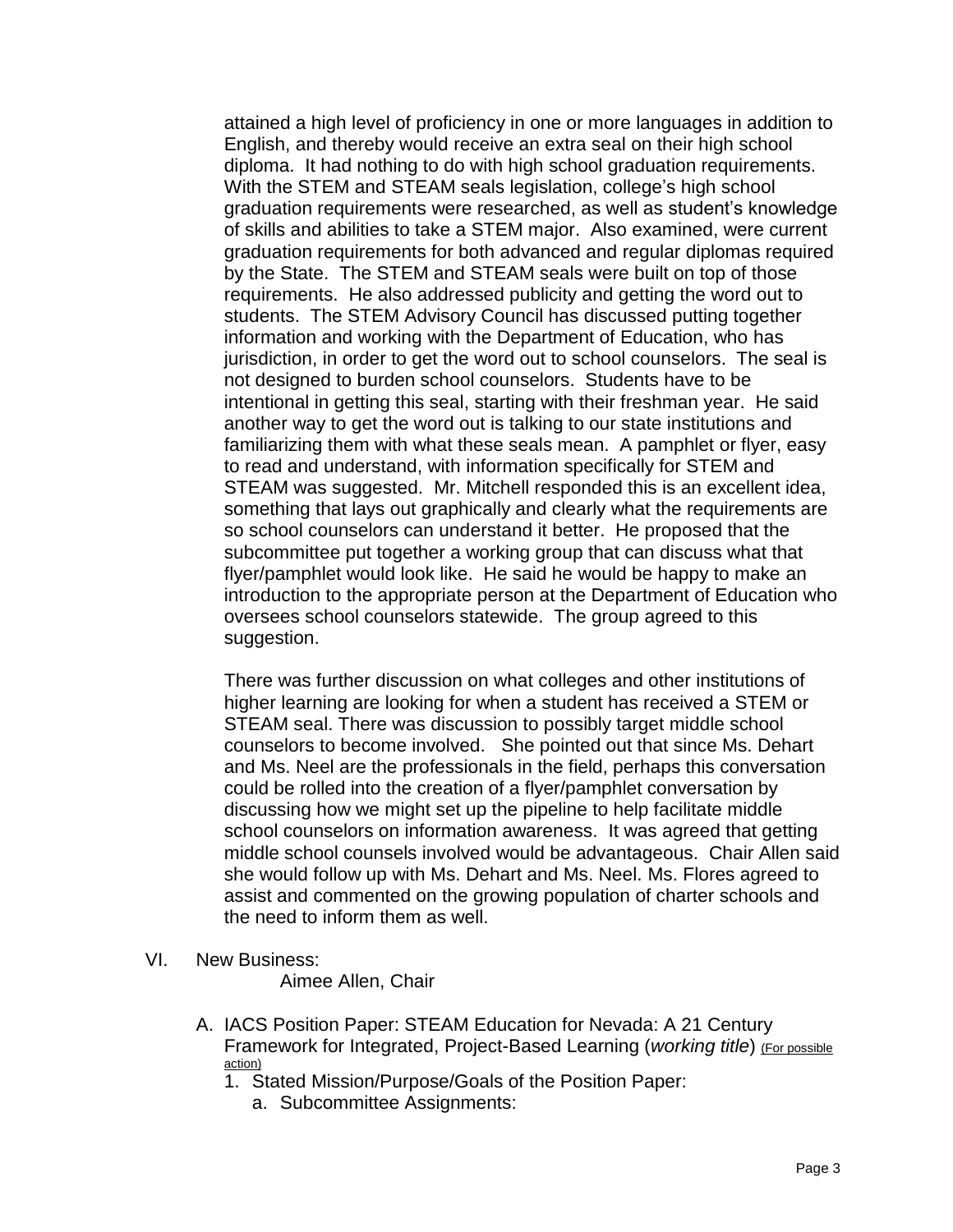- 1) Working Definition and Guiding Principals
- 2) Current Research
- 3) Examples and Best Practices

Chair Allen said it is time to put down on paper what this group knows about STEAM and arts integration. We need a working definition of STEAM, how arts integration fits in, as well as a set of guiding principles. Along with the guiding principles would be examples as well as a framework for what STEAM is not. She announced that any and all members of IACS are welcome to take part in this endeavor as a working group. She added that Ms. Cooper has provided us a great starting point along with other resources now collected for our position-paper. Hopefully we can set a meeting date in the next four weeks. She added she would really like for us to share our work at the Nevada STEAM Conference on February 24, 2018. This would be a good opportunity to share our work with other professionals. We should be able to leverage this event so that we get direct feedback from the arts and science education community on what we have developed. Ms. Dorofachuk stated part of the IACS's role is to fit into the State Strategic Plan. This position-paper will ultimately feed into that plan. It is one or our responsibilities as a STEM Advisory Council subcommittee. Ms. Dorofachuk, Ms. Schiedel, Ms. Gobbs-Hill and Mr. Brancamp agreed to be a part of the working group for discussion on the project of drafting language and meeting outside of IACS. Chair Allen said she would follow up with Mr. Rosen, who is absent from today's meeting.

B. Approved State Plan (For information only) Dave Brancamp

Mr. Brancamp updated the group on the approval of the State Plan and how it impacts arts education in Nevada. The State Plan does affect how the standards are rolled out. The State Board of Education, at their September meeting, took a step forward to add two standards in which fine arts will be a consensus agenda item to approve "teacher friendly" standards. Arts Standards should be rolled out this fall, giving all school districts a year to make changes. Once they go to the State Board of Education for approval, they have to wait for legal language to be approved before they are officially released to the school districts. He further discussed the Fine Arts Standards and music, theatre and dance, visual and media arts. Chair Allen asked whether there is a most-current version of the approved Nevada Fine Arts Standards, an easy link or access. Mr. Brandcamp pointed out that once the October State Board of Education meeting has taken place, they will be placed on the department's website under "Standards."

C. Update on New Arts Standards (For information only) MaryJane Dorofachuk, Marisa Cooper, Dave Brancamp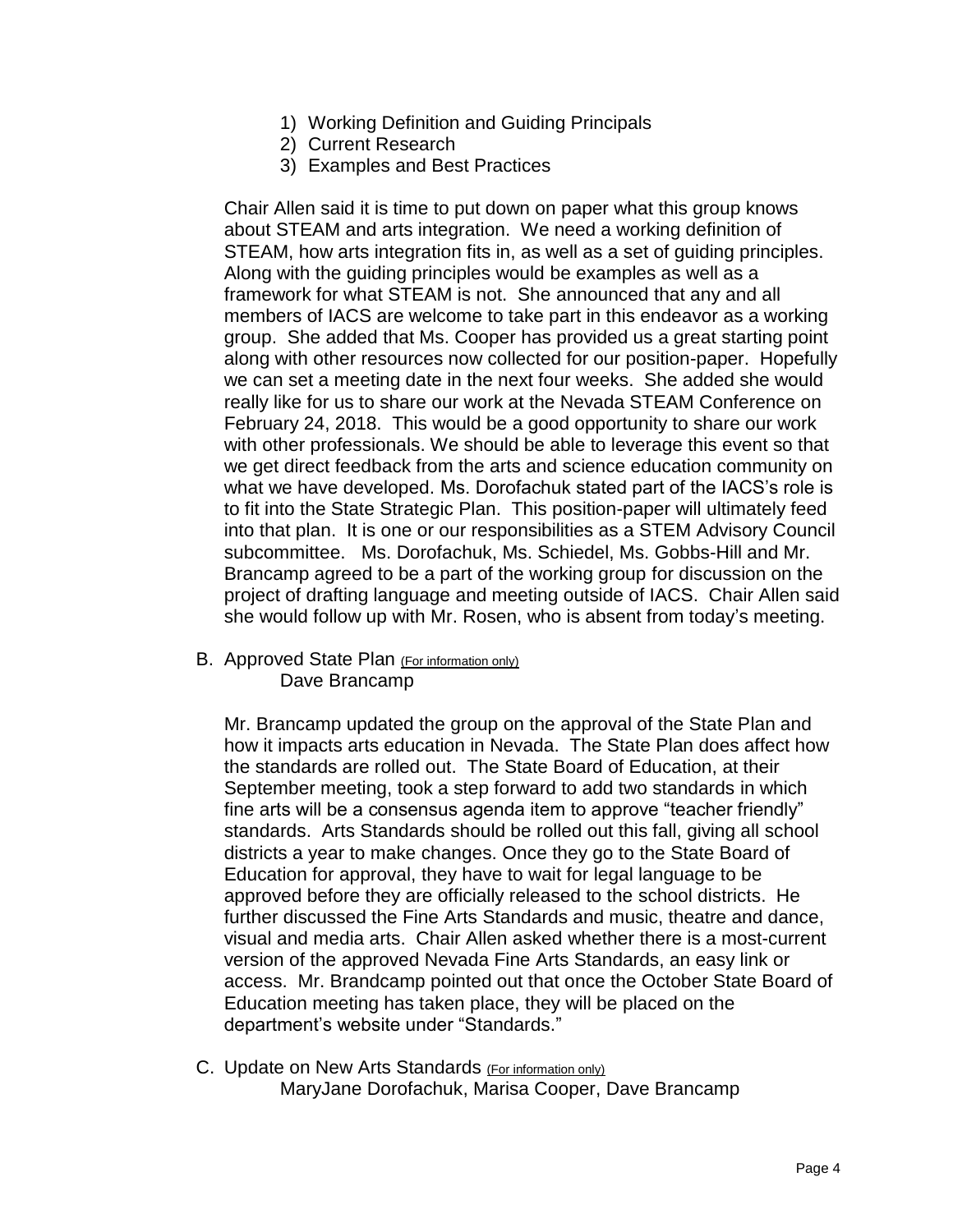There were no additional comments after discussion on Item B. (above) "Approved State Plan."

D. Update on NV STEAM Conference (For information only) Marissa Cooper, Craig Rosen

Chair Allen updated the subcommittee on the annual NV STEAM Conference in the absence of Ms. Cooper and Mr. Rosen. The theme this year is "Nevada's Nuclear History." She asked that anyone presenting at the conference on February 24, 2018, contact Ms. Cooper as soon as possible with their program summary. Chair Allen said the IACS subcommittee is a formal partner in this year's program. This year it will take place in Northern Nevada and next year in Southern Nevada with a related event in the opposite part of the state each year. Many of the professionals within this subcommittee will not only be attending, but will also be presenting at this conference. Ms. Dorofachuk said she will update a flyer with all the education opportunities offered by the Nevada Arts Council, which she will be bringing with her to the conference. Ms. Dehart, talked about Nevada's Desert-Valley Chapter (NDVC), arts education event taking place the same day as the NV STEAM Conference. She explained this event requires an additional membership fee or workshop fee to attend the event. She added professional development (PDE) credit is available if all four sessions are taken of which two of those have already passed. It does offer Clark County School District (CCSD) teachers credit toward their professional growth plan. Chair Allen encouraged her to introduce and make the NDVC aware of IACS's platform as well as the NV STEAM Conference event.

1. Professional Development Grants (For possible action) MaryJane Dorofachuk

Ms. Dorofachuk said grant funding has been put aside specifically for attendance at the NV STEAM Conference in February. Teachers can use the portal for Professional Development Grants that already exists on the Nevada Arts Council website. These are professional development grants for teachers to attend workshops even if they are in an organization. Ms. Dorofachuk pointed out she has been working with Marissa Cooper at The Nevada Museum of Art to provide funding for in-state and out-of-state travel. Ms. Cooper will be sending out additional details on that grant. Chair Allen clarified there are three separate opportunities for Arts Integration Professional Development through the Nevada Arts Council that relates to STEAM, to include the following:

- 1) Artists in Schools and Communities New Roster
- 2) Opportunities to get funding for STEM educators to teach in schools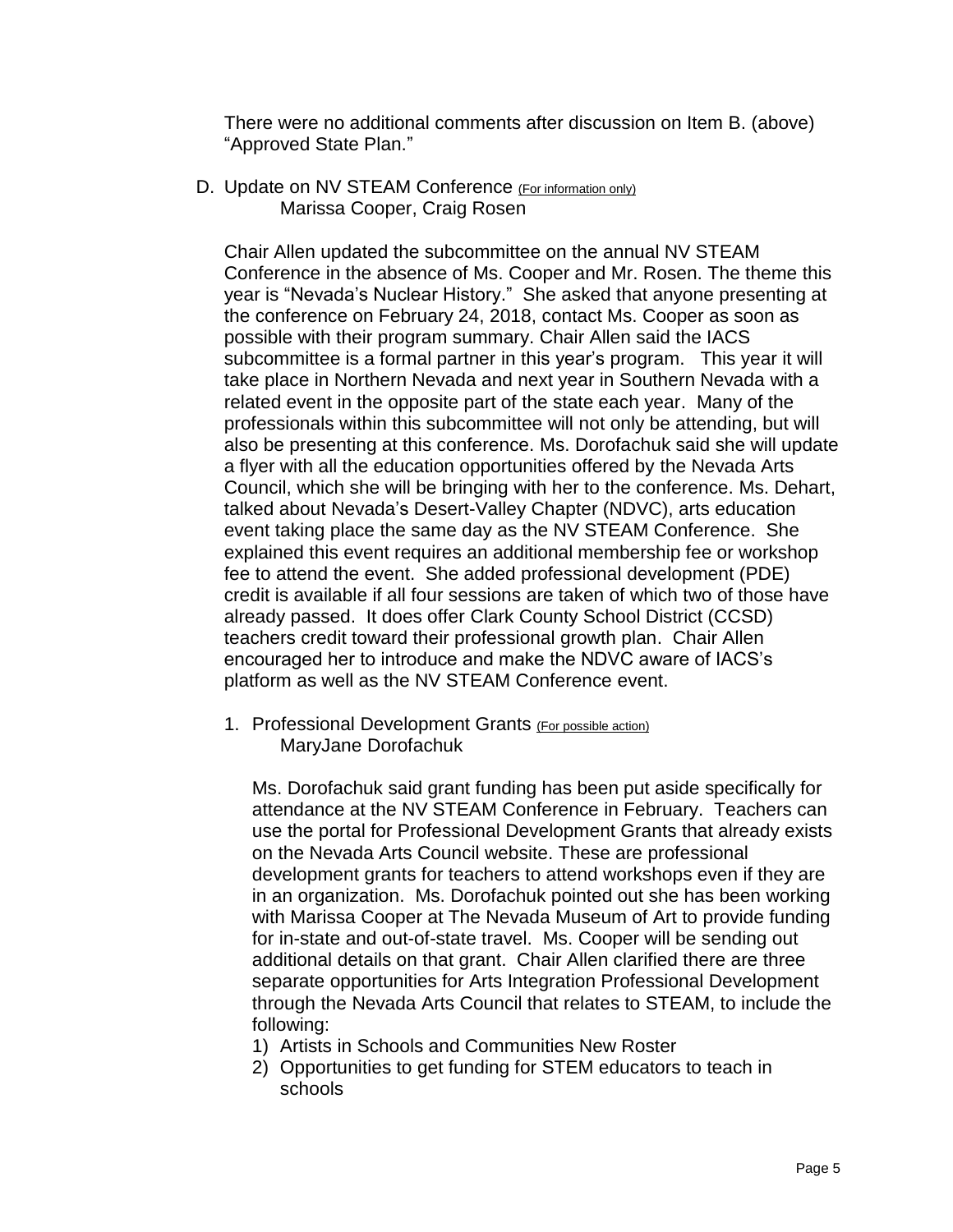- 3) Opportunities for individuals to attend the February 2018 STEAM conference
- E. Update on Artists in Schools and Communities New Roster (For information only) MaryJane Dorofachuk, Nevada Arts Council

Ms. Dorofachuk discussed their New Roster for teaching-artists that go through an application and jury process for working in schools, communities and arts organizations. There is approximately 74 artists in all disciplines, including folk arts, currently on the roster. She explained it is opened every three years, and this year she is looking for teachingartists that have some experience with arts integration and STEAM. She will send out the guidelines to members of the subcommittee and asked they be passed along and encourages any known teaching-artists to apply. There is an October 30, 2017 deadline for applying. She explained they are trying to build a network with artists who can present and provide workshops, as well as professional development. She said they have a \$1,200 Artists Residency Express grant, with no matching funds. She said 90% of the time their grants only go to organizations or schools, however if you are a Roster Artists you can apply for this grant to do your program and have a relationship with those schools or organization and do a project and get paid. This grant is paid directly to the Roster Artist. It would be great to have IACS members help in spreading the word on this program.

F. IACS Members General Announcements (For information only)

Discovery Children's Museum, Las Vegas – Laura Christian Ms. Christian said their biggest project currently being worked on is with the Institute of Museum and Library Services (IMLS), Museums for America Grant. It involves inquiry to learning and arts and science integration. They will have visiting museum professionals the first week of October to start the inquiry-based training, followed in November with Art and Science Integration Training.

#### Nevada Discovery Museum, Reno - Meghan Schiedel Ms. Schiedel said they are headed to a national conference. It should be very interested to see the Association of Science Technology Centers (ASTC) and how STEAM is playing out nationally. It is a networking and professional development event for everyone who works in and with science centers and museums.

# Clark County School District (CCSD) – Sue Dehart

Ms. Dehart said the CCSD will be offering a PDE course to their visual art teachers with a book-study on a book called *Interdisciplinary Approaches to Teaching Art in High School*. It will focus on high school teachers to reach out to other content areas and find ways that curriculum can be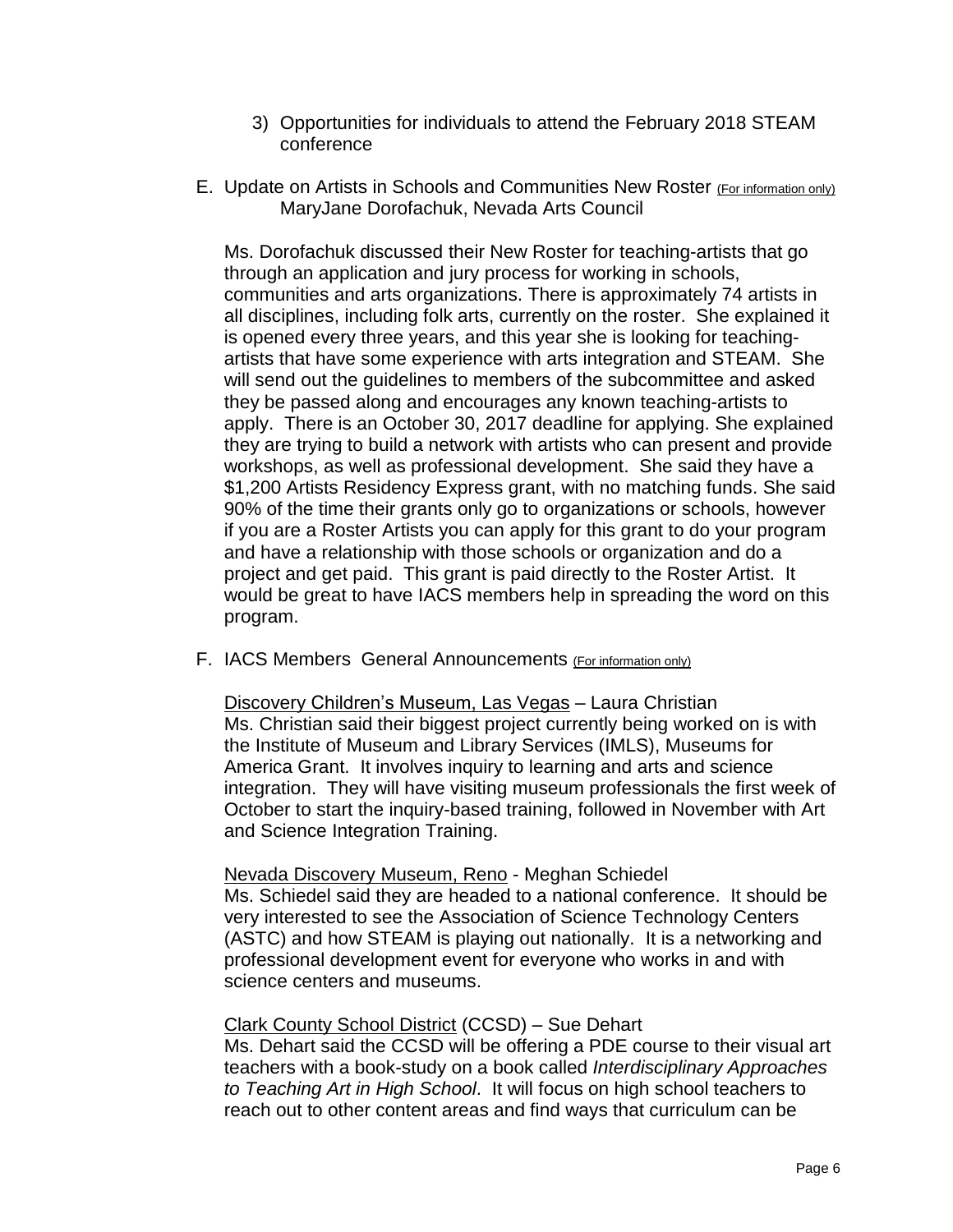integrated together. The information on this course is shared at district conferences and school conferences where it is shared between staff. A flyer with all information has gone to all teachers within CCSD.

### Sierra Arts Foundation (SAF) – Tia Flores

Ms. Flores reported the Foundation is half-way through the first of a threelegged program, "Literacy through Arts Integration." She said they have hired teaching-artists, who have gone through rigorous training on arts integration using strategic teaching methods on how to approach core subjects using the arts methods in theatre, movement, and visual arts. Hopefully next year they will include music. They have also had a telephone conference with representatives from the John F. Kennedy Center for the Performing Arts on this integration program. She commented that during this process, imperative data for the literacy program will be collected. SAF is currently working with first and second grades in 4 different schools. We are looking at non-participating schools that have similar demographics and student population and expect to see significant growth in those schools participating in the program. She pointed out that because literacy is the number one priority in our state, we are very exciting to move forward with this project. She added how important it is, when students enter the third grade, they have an understanding of how to read and write, because after third grade it becomes very difficult and challenging for them in any subject matter. She pointed out that with much of the research already done, some topics may interest and even benefit IACS, especially the terminology and data on literacy already collected. Possibly the approach, format and language would be most helpful or beneficial in the writing of our position paper. She agreed to get that information for the next IACS meeting.

Nevada Department of Education (NDOE) – Dave Brancamp Mr. Brancamp pointed out the Department of Education has an annual spring conference. In past years it has always had a very strong emphasis for the special education population. It may open doors for others to recognize IACS. He suggested the subcommittee may want to present the new standards at that conference. Perhaps IACS can put a working group together.

# STEM Advisory Council – Brian Mitchell

Mr. Mitchell commented on some of the mandates by the legislature for the STEM Advisory Council to hold two recognition events for students that do excellent things in STEM. Last year we held two events (Northern and Southern Nevada), one at University of Nevada, Las Vegas, (UNLV) and one at Truckee Meadows Community College (TMCC), which both highlighted a lot of really great projects. He pointed out that last year the projects were based on traditional STEM subjects, very science weighted or engineering focused. Perhaps for next year's events, this subcommittee could suggest some categories that are arts-focused or projects that are